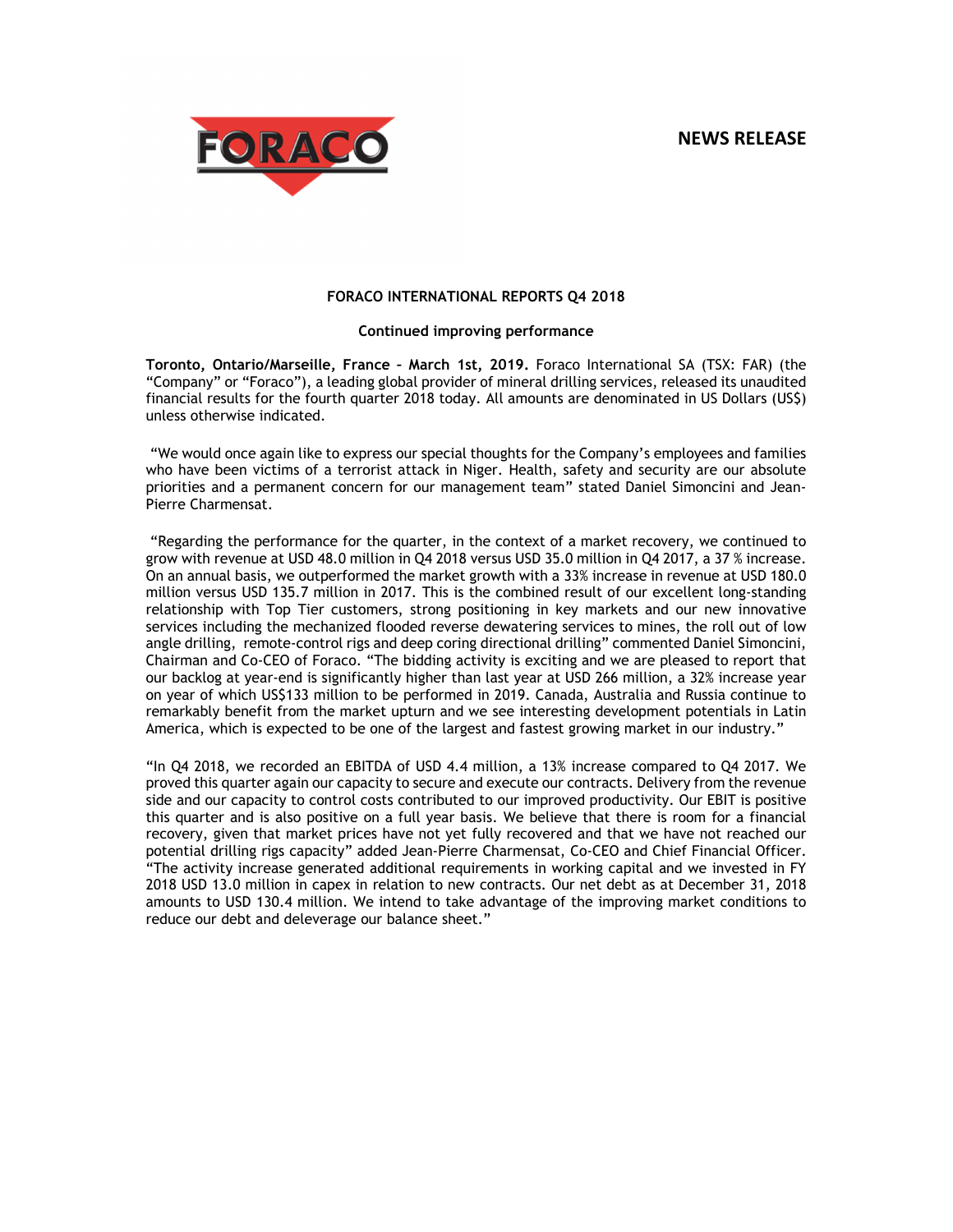### **Q4 2018 Highlights**

### *Revenue*

- Q4 2018 revenue amounted to US\$ 48.0 million compared to US\$ 35.0 million in Q4 2017, an increase of 37%.
- The utilization rate was 51% in Q4 2018 (46% in Q3 2018, 43% in Q2 2018 and 40% in Q1 2018) compared to 35% in Q4 2017.

## *Profitability*

- The Q4 2018 gross margin including depreciation within cost of sales was US\$ 5.4 million compared to US\$ 4.3 million in Q4 2017, this improvement is mainly due to increased revenue.
- During the quarter, EBITDA amounted to US\$ 4.4 million (or 9.1% of revenue), compared to US\$ 3.9 million (or 11.0% of revenue) for the same quarter last year.

#### *Order book*

• As at December 31, 2018, the Company's order backlog for continuing operations was US\$ 266.0 of which US\$ 133.9 million is expected to be executed during the FY 2019. Last year at the same period, the order backlog for continuing operations was US\$ 200.8 million of which US\$ 127.7 million was expected to be executed during FY 2018.

## **FY 2018 Highlights**

#### *Revenue*

• FY 2018 revenue amounted to US\$ 180.0 million compared to US\$ 135.7 million in FY 2017, an increase of 33%.

#### *Profitability*

• FY 2018 gross margin including depreciation within cost of sales was US\$ 21.9 million (or 12.2% of revenue) compared to US\$ 14.1 million (or 10.4% of revenue) in FY 2017. This improvement is mainly due to performance on contracts and a better absorption of fixed operational costs linked to the revenue increase.

• FY 2018 EBITDA amounted to US\$ 18.1 million (or 10.0% of revenue) compared to US\$ 12.1 million (or 8.9% of revenue) last year.

### *Net debt*

• The net debt was US\$ 130.4 million as at December 31, 2018 compared to US\$ 122.7 million as at December 31, 2017. The increase is mainly attributable to higher working capital requirements linked to the increased activity, partially compensated by a favorable exchange rate.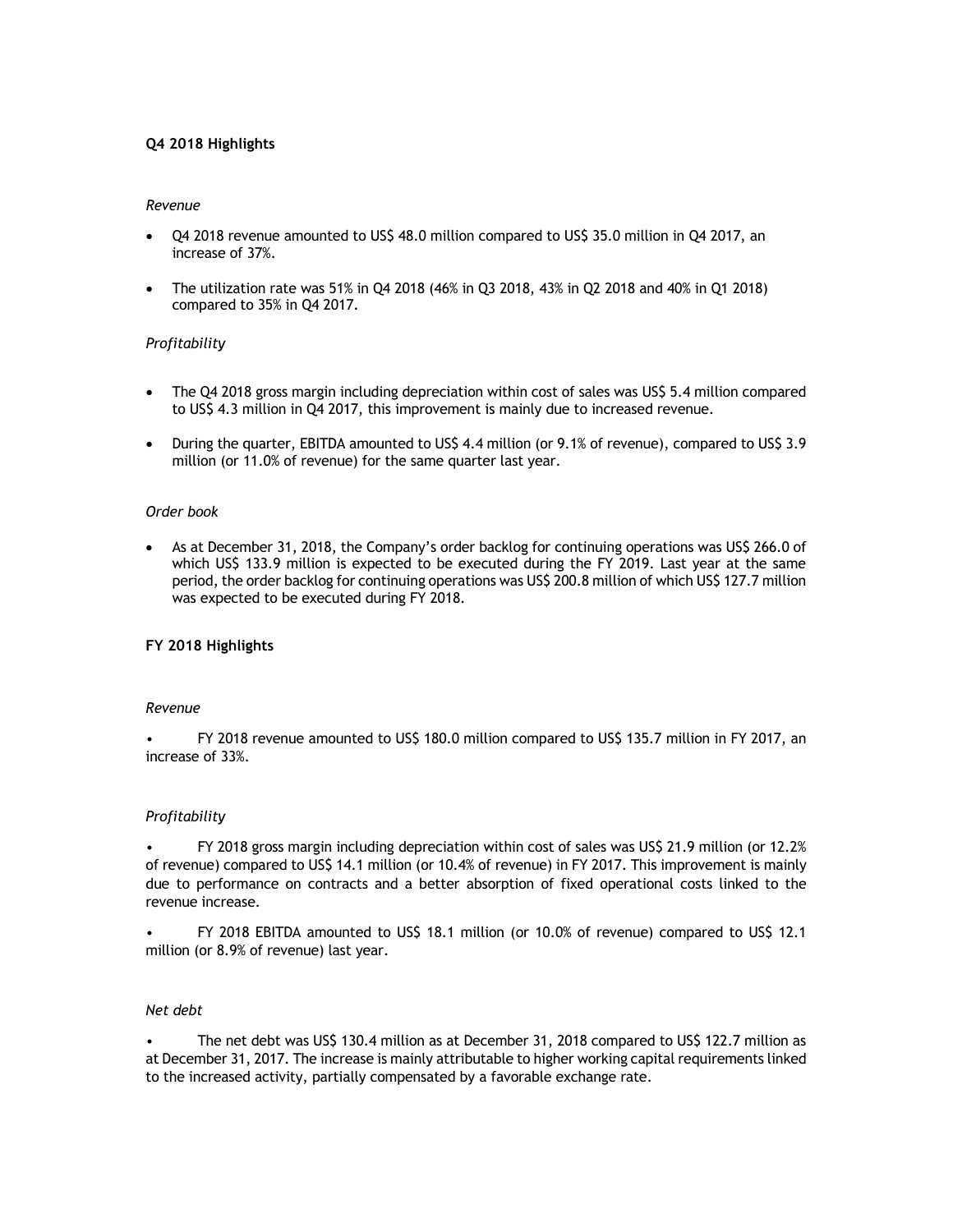# **Selected financial data**

| (In thousands of US\$)<br>(unaudited) | Three-month period ended<br>December 31, |          | Year ended<br>December 31, |           |  |
|---------------------------------------|------------------------------------------|----------|----------------------------|-----------|--|
|                                       | 2018                                     | 2017     | 2018                       | 2017      |  |
| Revenue                               | 47,992                                   | 34,978   | 180,046                    | 135,737   |  |
| Gross profit (1)                      | 5,447                                    | 4,345    | 21,885                     | 14,132    |  |
| As a percentage of sales              | 11.3%                                    | 12.4%    | 12.2%                      | 10.4%     |  |
| <b>EBITDA</b>                         | 4,370                                    | 3,860    | 18,081                     | 12,107    |  |
| As a percentage of sales              | 9.1%                                     | 11.0%    | 10.0%                      | 8.9%      |  |
| Operating profit / (loss)             | 182                                      | (908)    | 1,114                      | (6, 740)  |  |
| As a percentage of sales              | 0.4%                                     | $-2.6%$  | 0.6%                       | $-5.0%$   |  |
| Profit / (loss) for the<br>period     | (3, 633)                                 | (2, 576) | (10, 630)                  | (11, 286) |  |
| Attributable to:                      |                                          |          |                            |           |  |
| Equity holders of the<br>Company      | (3,931)                                  | (2, 328) | (10, 616)                  | (10, 740) |  |
| Non-controlling interests             | 298                                      | (248)    | (14)                       | (546)     |  |
| EPS (in US cents)                     |                                          |          |                            |           |  |
| <b>Basic</b>                          | (4.37)                                   | (2.60)   | (11.83)                    | (11.98)   |  |
| Diluted                               | (4.37)                                   | (2.60)   | (11.83)                    | (11.98)   |  |

**(1)This line item includes amortization and depreciation expenses related to operations**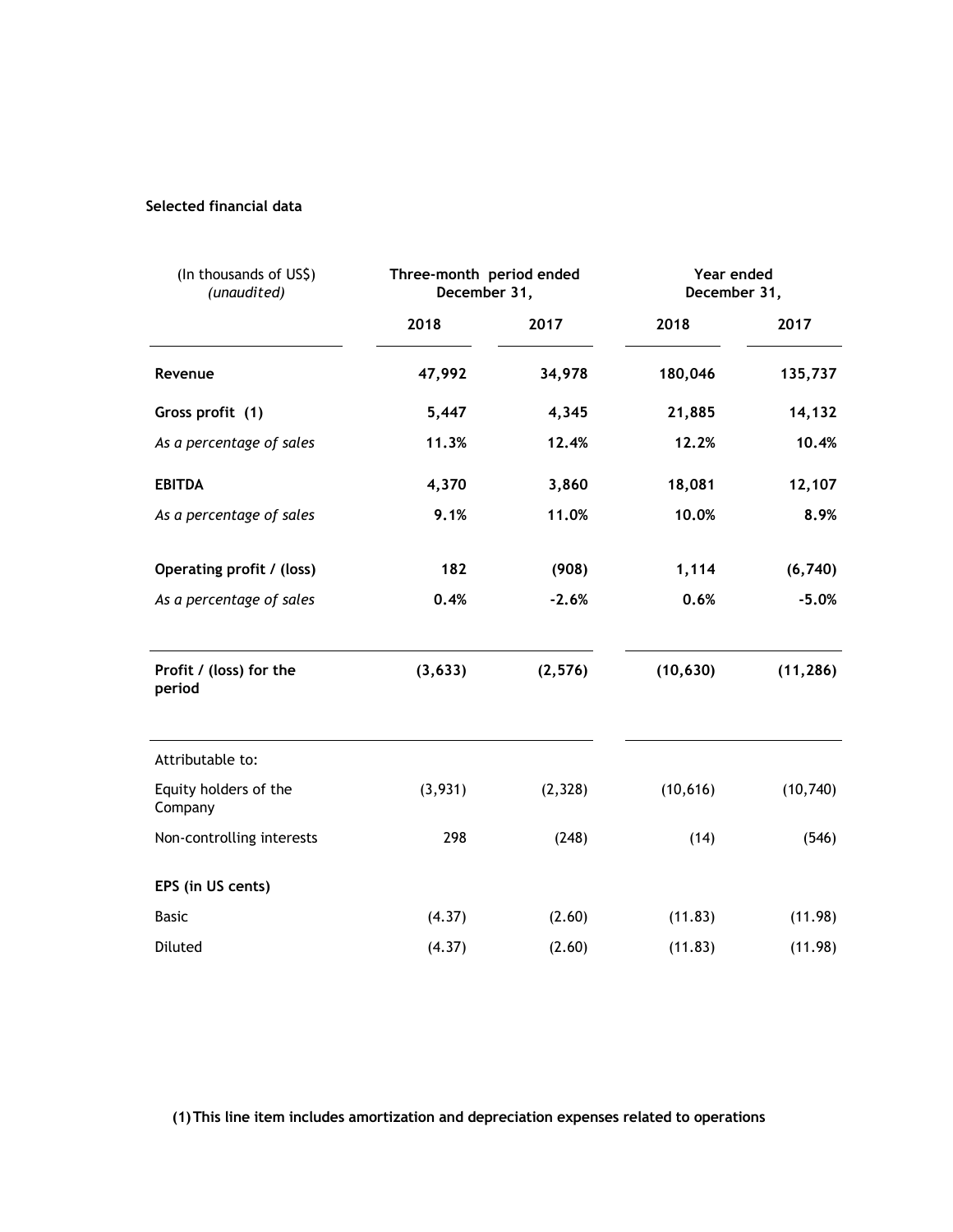## **Financial results**

### *Revenue*

| (In thousands of US\$) - (unaudited) | Q4 2018       | $\frac{\%}{\%}$<br>change | Q4 2017 | FY 2018        | %<br>change | FY 2017 |
|--------------------------------------|---------------|---------------------------|---------|----------------|-------------|---------|
| Reporting segment                    |               |                           |         |                |             |         |
|                                      | 46,566        | 41%                       | 33,098  | 174,940        | 37%         | 127,944 |
|                                      | 1,426         | $-24%$                    | 1,880   | 5,106          | $-34%$      | 7,793   |
| Total revenue                        | 47,992        | <u>37%</u>                | 34,978  | 180,046        | 33%         | 135,737 |
| Geographic region                    |               |                           |         |                |             |         |
| Europe, Middle East and Africa       | 11,087        | 36%                       | 8,172   | 44,603         | 6%          | 42,116  |
| South America                        | 12,605        | 52%                       | 8,280   | 36,479         | 19%         | 30,639  |
| North America                        | 17,096        | 36%                       | 12,591  | 68,012         | 62%         | 41,901  |
| Asia Pacific                         | 7,204         | 21%                       | 5,935   | 30,952         | 47%         | 21,081  |
| Total revenue                        | <u>47,992</u> | <u>37%</u>                | 34,978  | <u>180,046</u> | <u>33%</u>  | 135,737 |

## **Q4 2018**

Q4 2018 revenue amounted to US\$ 48.0 million compared to US\$ 35.0 million in Q4 2017, an increase of 37%.

In EMEA, revenue increased by 36%, to US\$ 11.1 million in Q4 2018 from US\$ 8.2 million in Q4 2017, as a result of a higher level of activity in Russia, partially compensated by a decreased activity in Africa.

Revenue in South America strongly increased by 52% at US\$ 12.6 million in Q4 2018 (US\$ 8.3 million in Q4 2017). In Chile, the increased activity was generated by new contracts for major clients. The activity in Brazil also increased by 38% thanks to our major clients and the increasing activity with junior companies.

Revenue in North America increased by 36% to US\$ 17.1 million in Q4 2018 from US\$ 12.6 million in Q4 2017. Compared to last year, the Company continued to benefit from new contracts with major companies and junior companies and increased activity on ongoing contracts in an overall growing market.

In Asia Pacific, Q4 2018 revenue amounted to US\$ 7.2 million, an increase of 21% mainly due to new contracts initiated in the second half of 2017 in Australia.

## **FY 2018**

FY 2018 revenue amounted to US\$ 180.0 million compared to US\$ 135.7 million in FY 2017, an increase of 33%.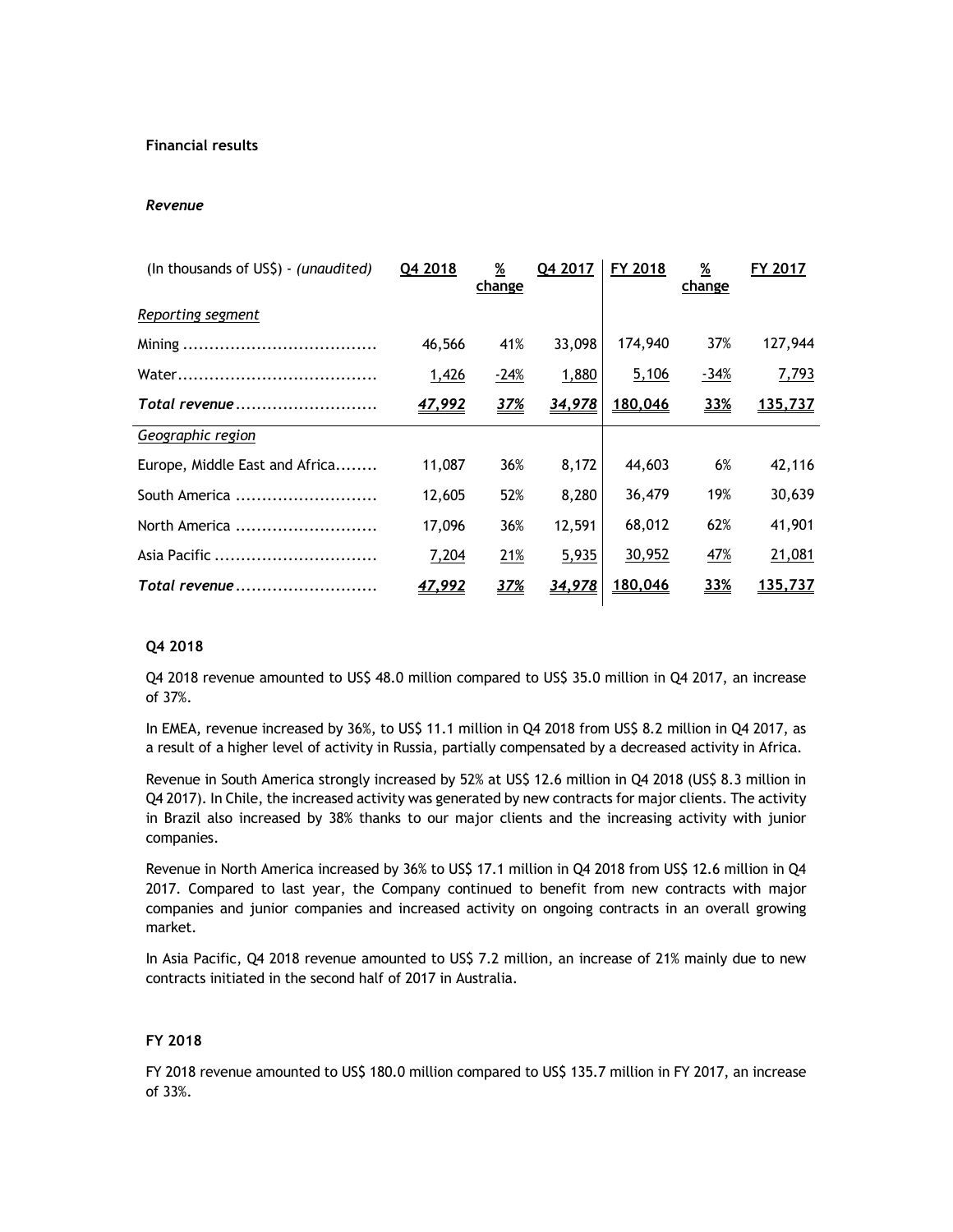In EMEA, revenue increased by 6%, to US\$ 44.6 million FY 2018 from US\$ 42.1 million in FY 2017, as a result of the increased activity in Russia, partially compensated by the decreased activity in France and in Africa.

Revenue in South America increased by 19% to US\$ 36.5 million in FY 2018 (US\$ 30.6 million in FY 2017). The increase is mainly driven by the awards of new contracts in Chile.

Revenue in North America strongly increased by 62% to US\$ 68.0 million in FY 2018 from US\$ 41.9 million in FY 2017. Compared to last year, the Company gained new contracts with major and junior companies and increased activity on ongoing contracts in an overall growing market.

In Asia Pacific, FY 2018 revenue amounted to US\$ 31.0 million, an increase of 47% mainly due to new contracts initiated in the second half of 2017 in Australia.

### *Gross profit*

| (In thousands of US\$) -<br>(unaudited) | Q4 2018      | %<br>change | Q4 2017      | FY 2018       | $\frac{\%}{\%}$<br>change | 2017   |
|-----------------------------------------|--------------|-------------|--------------|---------------|---------------------------|--------|
| Reporting segment                       |              |             |              |               |                           |        |
|                                         | 5.794        | 16%         | 4.979        | 22,101        | 48%                       | 14.920 |
| Water                                   | (347)        | n/a         | (634)        | (216)         | n/a                       | (788)  |
| Total gross profit / (loss)             | <u>5,447</u> | 25%         | <u>4,345</u> | <u>21,885</u> | 55%                       | 14,132 |

### **Q4 2018**

The Q4 2018 gross margin including depreciation within cost of sales was US\$ 5.4 million (or 11.3% of revenue) compared to US\$ 4.3 million (or 12.4% of revenue) in Q4 2017, this improvement is mainly due to increased revenue. The reduced gross margin rate in Q4 2018 relates to increased maintenance costs to prepare the fleet for the 2019 drilling program.

### **FY 2018**

FY 2018 gross margin including depreciation within cost of sales increased by 55% compared to last year. As a percentage of revenue, the gross margin increased from 10.4% to 12.2%. This improvement is mainly due to performance on contracts and a better absorption of fixed operational costs linked to the revenue increase.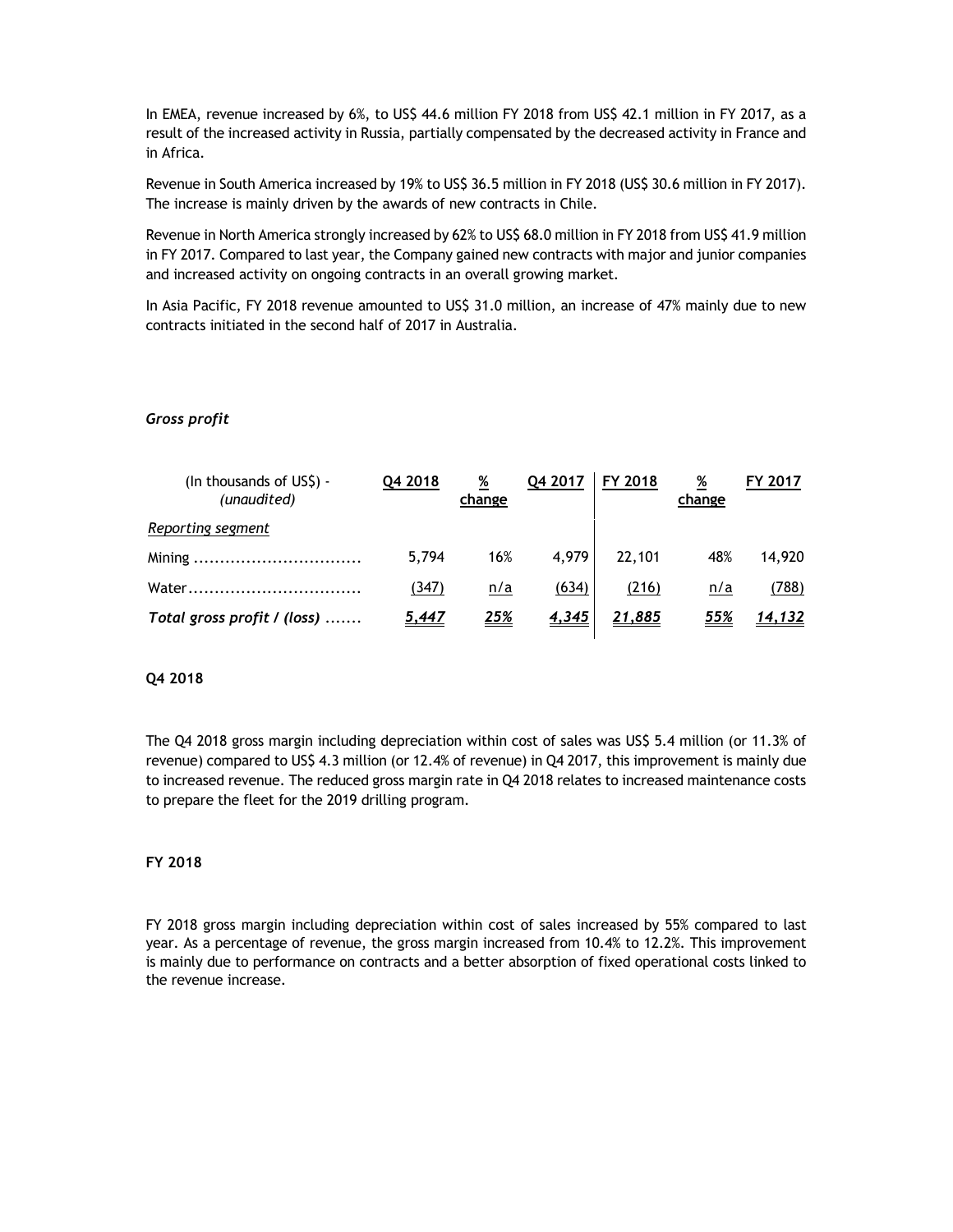### *Selling, General and Administrative Expenses*

| (In thousands of US\$) - (unaudited)            | Q4 2018 % change Q4 2017   FY 2018 |    |       |        | %<br>change | <b>FY 2017</b> |
|-------------------------------------------------|------------------------------------|----|-------|--------|-------------|----------------|
| Selling, general and administrative<br>expenses | 5,265                              | 0% | 5,253 | 20,771 | 2%          | 20,407         |

## **Q4 2018**

Despite the higher level of activity, SG&A remained flat compared to the same quarter last year. As a percentage of revenue, SG&A decreased from 15.0% in Q4 2017 to 11.0% in Q4 2018.

#### **FY 2018**

Despite the higher level of activity, SG&A only increased by US\$ 0.4 million compared to last year. As a percentage of revenue, SG&A decreased from 15.0% in FY 2017 to 11.5% in FY 2018.

### *Operating result*

| (In thousands of US\$) -<br>(unaudited) | Q4 2018     | %<br>change | Q4 2017      | FY 2018  | %<br>change | FY 2017 |
|-----------------------------------------|-------------|-------------|--------------|----------|-------------|---------|
| Reporting segment                       |             |             |              |          |             |         |
|                                         | 685         | n/a         | Q            | 2.234    | n/a         | (4,785) |
| Water                                   | (503)       | n/a         | (917)        | (1, 120) | n/a         | (1,955) |
| Total gross profit / (loss)             | <u> 182</u> | <u>n/a</u>  | <u>(908)</u> | 1,114    | n/a         | (6,740) |

### **Q4 2018**

The operating profit was US\$ 0.2 million, a US\$ 1.1 million improvement as a result of increased activity, improved gross margin and stabilization of SG&A expenses.

## **FY 2018**

The operating profit was US\$ 1.1 million, a US\$ 7.9 million improvement compared to FY 2017 as a result of increased activity, improved gross margin rate and stabilization of SG&A expenses.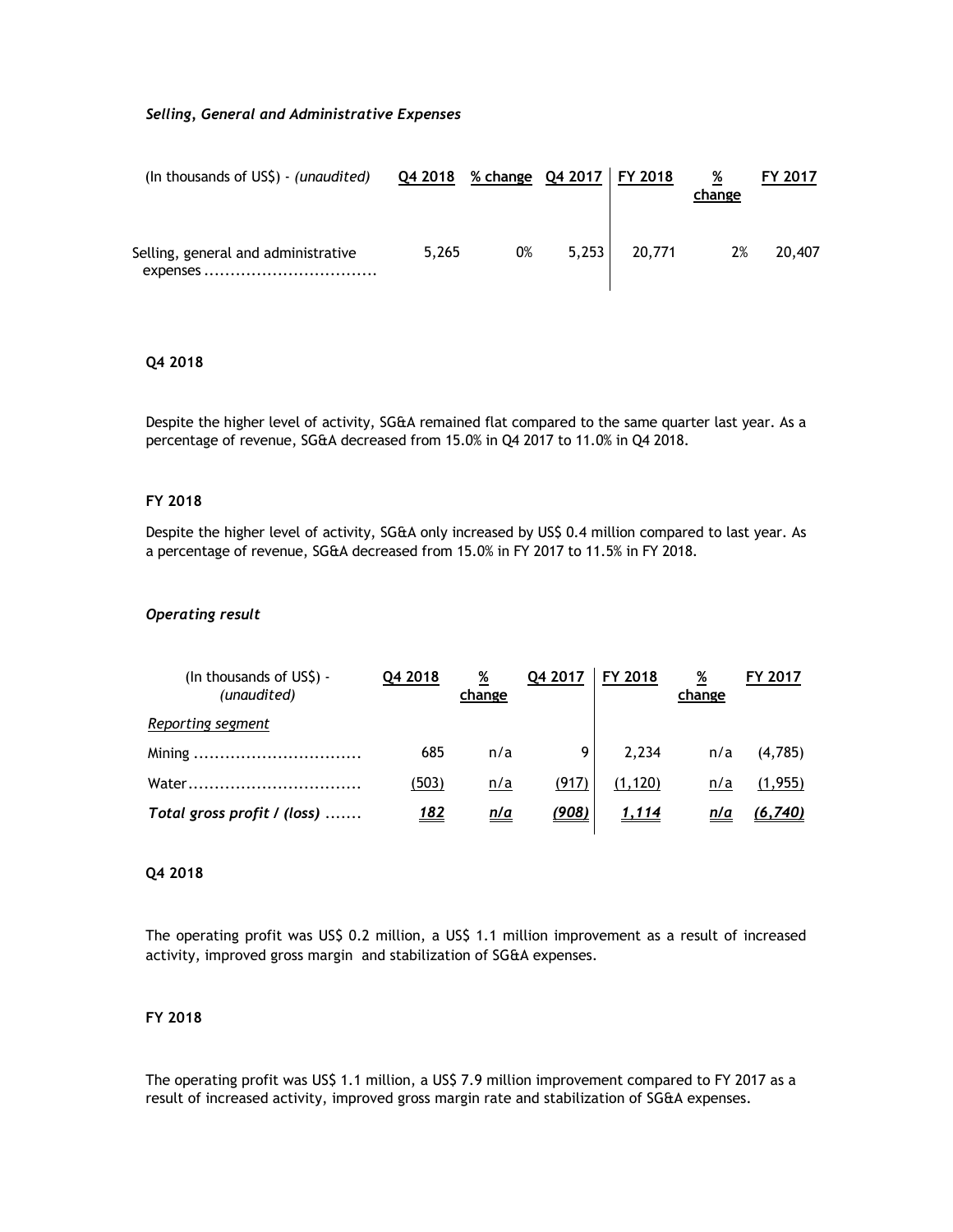## *Financial position*

The following table provides a summary of the Company's cash flows for FY 2018 and FY 2017:

| (In thousands of US\$)                                           | FY 2018   | FY 2017  |
|------------------------------------------------------------------|-----------|----------|
| Cash generated by operations before working capital requirements | 18,194    | 12,020   |
| Working capital requirements                                     | (6, 847)  | 4        |
| Income tax paid (received)                                       | (2, 404)  | (249)    |
| Purchase of equipment in cash                                    | (12, 743) | (9, 546) |
| Free Cash Flow before debt servicing                             | (3,800)   | 2,229    |
| Debt variance                                                    | 5,301     | 9,761    |
| Interests paid                                                   | (3, 374)  | (3, 485) |
| Dividends paid to minority shareholders in affiliates            | (487)     | (516)    |
| Acquisition of treasury shares                                   | (77)      | (37)     |
| Net cash generated / (used in) financing activities              | 1,363     | 5,723    |
| Net cash variation                                               | (2, 436)  | 7,952    |
| Foreign exchange differences                                     | (1,051)   | 419      |
| Variation in cash and cash equivalents                           | (3, 487)  | 8,371    |

In FY 2018, the cash generated from operations before working capital requirements amounted to US 18.2 million compared to US\$ 12.0 million in FY 2017.

Due to increased activity in the year of 2018, the level of working capital requirements was US\$ 6.8 million (nil in 2017).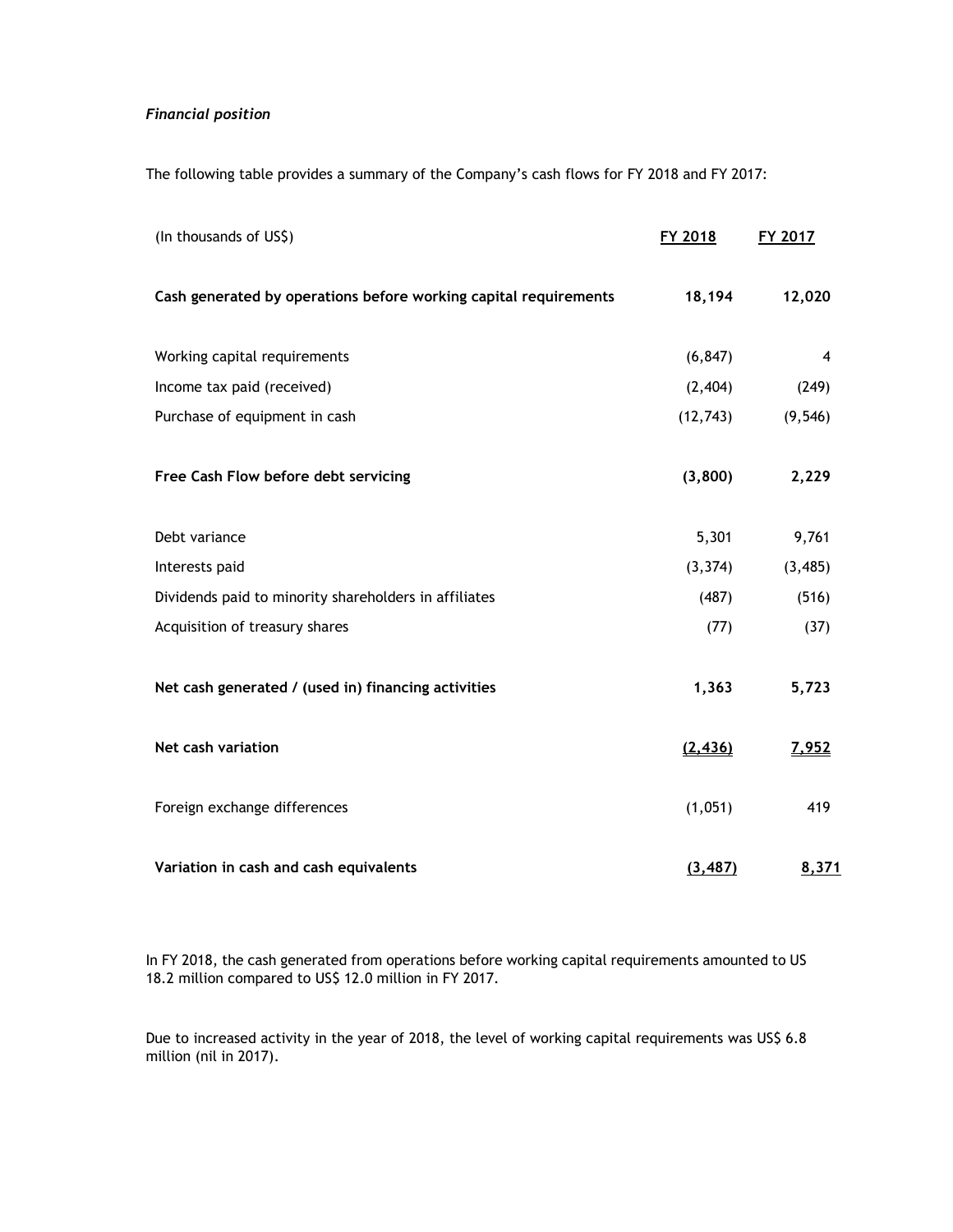During the year, Capex amounted to US\$ 12.8 million in cash, compared to US\$ 9.5 million in cash in FY 2017. The Company acquired eight new rigs during the year linked to new contracts signed. Eight rigs were retired from service, the total rig count remains at 302.

As a result of the working capital requirements and the Capex, free cash flow before debt servicing was US\$ (3.8) million in FY 2018 compared to US\$ 2.2 million in FY 2017.

As at December 31, 2018, cash and cash equivalents totaled US\$ 11.1 million compared to US\$ 14.6 million as at December 31, 2017. Cash and cash equivalents are mainly held at or invested within top tier financial institutions.

As at December 31, 2018, net debt amounted to US\$ 130.4 million (US\$ 131.0 million as at September 30, 2018, US\$ 127.2 million as at June 30, 2018, US\$ 135.3 million as at March 31, 2018 and US\$ 122.7 million as at December 31, 2017).

Bank guarantees as at December 31, 2018 totaled US\$ 1.7 million compared to US\$ 4.0 million as at December 31, 2017. The Company benefits from a confirmed contract guarantee line of € 12.7 million (US\$ 14.5 million).

#### *Going concern and impairment testing*

Going concern is assessed based on internal forecasts and projections that take into account the trend in the business in which the Company operates and its capacity to address the market and deliver its services. On the basis of the above, the Company believes that it will have adequate financial resources to continue in operation for a period of at least twelve months. Accordingly, the Company continues to adopt the going concern basis in preparing its financial statements.

On May 11, 2017, the Company completed its debt reorganization consisting (i) in a new money injection of €23 million (US\$ 25 million) in the form of bonds with a 5-year term, including €18 million (US\$ 19.8 million) available at closing, and (ii) in the postponing of the instalment of most of the Company's existing long-term financing which takes the form of 5-year term subordinated bonds. On April 26, 2018 and then on December 17th 2018, the Company drew an additional € 2.5 million for a total amount of € 5.0 million corresponding to the second tranche of the bonds.

As part of the debt reorganization, certain key financial covenants were set including; minimum cash, leverage ratio and limitation to capital expenditure. A waiver was obtained in March 2018 to offset the negative impact of the exchange rates and of the working capital requirements linked to the increased activity. As at December 31, 2018, the Company met its covenants. In December 2018, a new set of covenants applicable to the year 2019 was agreed with the lenders. Nothing indicates that the Company will not respect its covenants going forward within the next 12 month period.

#### *Currency exchange rates*

The exchange rates for the periods under review are provided in the Management's Discussion and Analysis of Q4 2018.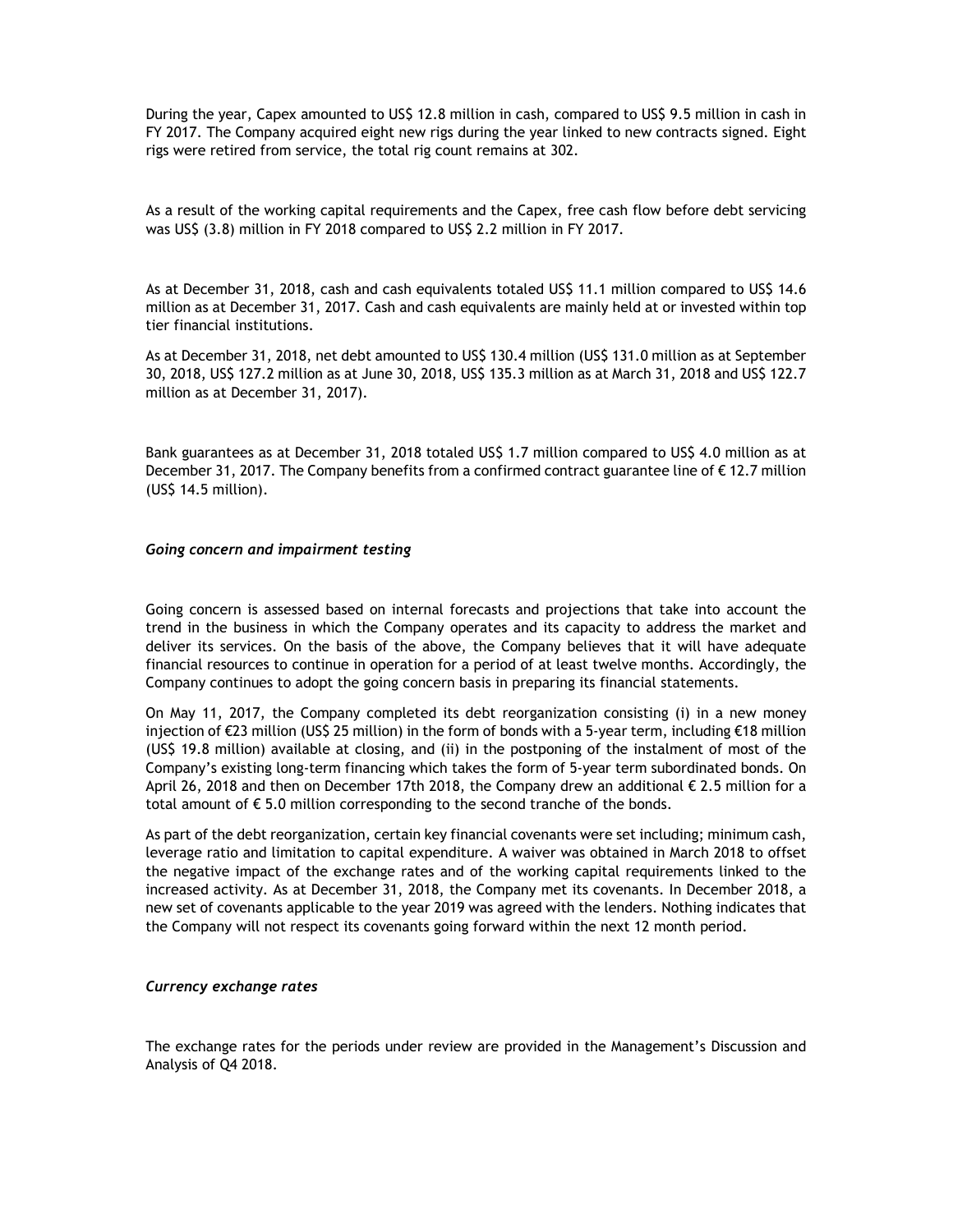#### **Non-IFRS measures**

EBITDA represents Net income before interest expense, income taxes, depreciation, amortization and non-cash share based compensation expenses. EBITDA is a non-IFRS quantitative measure used to assist in the assessment of the Company's ability to generate cash from its operations. The Company believes that the presentation of EBITDA is useful to investors because it is frequently used by securities analysts, investors and other interested parties in the evaluation of companies in the drilling industry. EBITDA is not defined in IFRS and should not be considered to be an alternative to Profit for the period or Operating profit or any other financial metric required by such accounting principles.

Net debt corresponds to the current and non-current portions of borrowings and the consideration payable related to acquisitions, net of cash and cash equivalents.

Reconciliation of EBITDA is as follows:

| (In thousands of US\$)                     |              | <u>Q4</u> | <u>FY</u>               | <u>FY</u> |  |
|--------------------------------------------|--------------|-----------|-------------------------|-----------|--|
| (unaudited)                                | 2018         | 2017      | 2018                    | 2017      |  |
|                                            | 182          |           | $(908)$ 1,114 $(6,740)$ |           |  |
|                                            | 4.143        | 4.729     | 16,787 18,717           |           |  |
| Non-cash employee share-based compensation | 45           | 39        | 180                     | 130       |  |
|                                            | <u>4,370</u> |           | 3,860 18,081 12,107     |           |  |

### *Outlook*

The Company's business strategy is to actively participate in the current growth phase of the metallic commodities cycle through the development and optimization of its services offered across its range of geographical regions, industry sectors, commodities and customers. The Company expects it will execute its strategy primarily through organic growth in the near future.

As at December 31, 2018, the Company's order backlog for continuing operations was US\$ 266.0 million of which US\$ 133.9 million is expected to be executed during the FY 2019. Last year at the same period, the order backlog for continuing operations was US\$ 200.8 million of which US\$ 127.7 million was expected to be executed during FY 2018. The Company's order backlog consists of sales orders. Sales orders are subject to modification by mutual consent and in certain instances orders may be revised by customers. As a result, the order backlog of any particular date may not be indicative of actual operating results for any subsequent period.

#### *Conference call and webcast*

On March 1st, 2019, Company Management will conduct a conference call at 10:00 am ET to review the financial results. The call will be hosted by Daniel Simoncini, Chairman and co-CEO, and Jean-Pierre Charmensat, co-CEO and CFO.